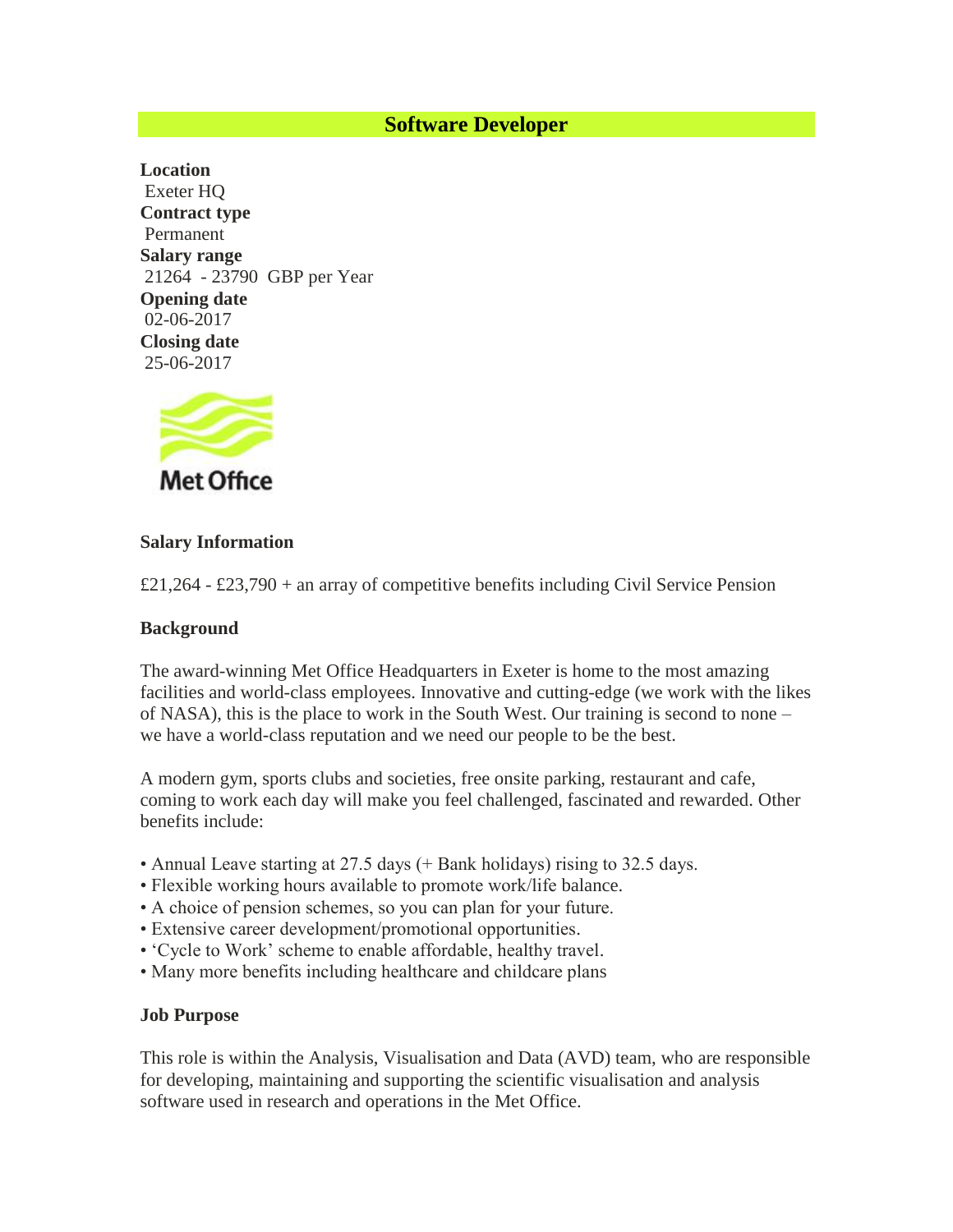We mainly work in the public domain, owning the SciTools project on GitHub and contributing to a range of open source projects. The primary programming language we use is Python, with libraries in a variety of languages contributing to the capabilities we provide.

Right now, we are evolving our tool sets to provide capabilities to the scientific research and operational meteorology communities. These capabilities are part of the Met Office making best use of our supercomputer to work at the forefront of weather and climate science for protection, prosperity and well-being.

We will help you develop your skills, express yourself and make a real impact. This is a unique opportunity to work with a cutting-edge development team that is creating vital tools on which Met Office science depends.

## **Job Responsibilities**

We want you to get involved in:

• Developing new software capabilities within existing SciTools libraries.

• Maintaining existing software, fixing bugs, extending documentation, peer reviewing code, deploying releases.

• Providing support to scientific programmers and application developers.

# **Essential Qualifications, Skills & Abilities**

1. A qualification in computer science, computing or other numerate subject, or experience of a software engineering environment.

2. Experience and skill in problem solving, grasping fresh concepts and implementing effective solutions.

3. Experience of participating effectively in a team: communicating clearly, taking responsibility for tasks, organising your own work and contributing to the delivery of shared goals.

4. An enthusiasm for working in a software engineering role developing scientific tools.

5. Experience of coding in at least one major programming language.

# **Desirable Qualifications, Skills & Abilities**

- 1. Previous experience of working in a software development role.
- 2. Experience of using Linux.
- 3. Experience of using Python.
- 4. Experience of source control systems.

# **Additional Supplementary Information**

Closing date for applications - 25th June 2017